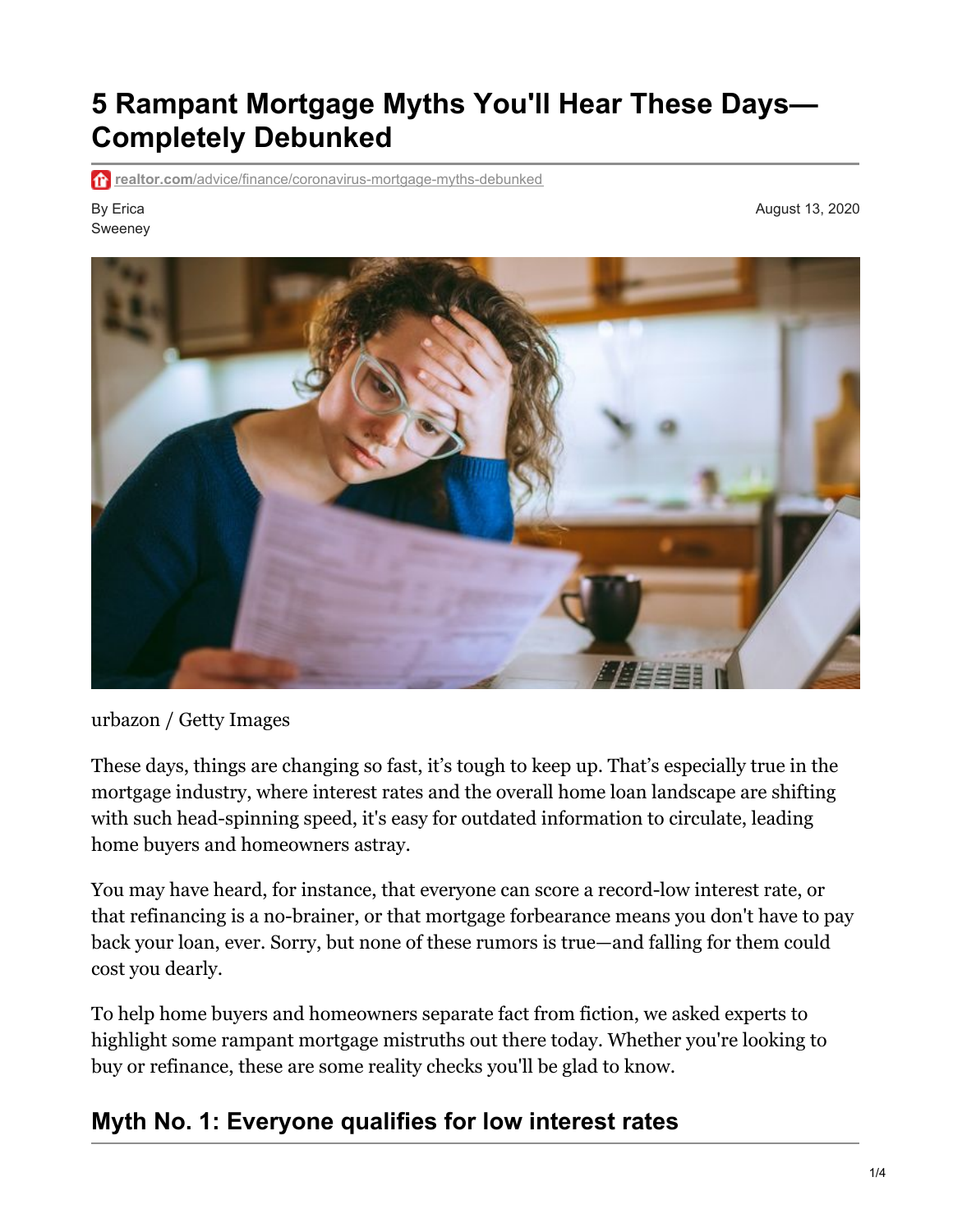There's a lot of buzz about [record-low](https://www.realtor.com/news/real-estate-news/how-low-could-mortgage-rates-go-below-3-percent-if-you-know-where-to-look/) mortgage interest rates lately. Most recently, a 30 year fixed-rate mortgage dropped to 2.88% for the week of Aug. 6, according to Freddie Mac.

This is great news for borrowers, but here's the rub: "Not everyone will qualify for the lowest rates," explains **Danielle Hale**, chief economist at realtor.com®.

So who stands to get the best rates? Namely, borrowers with a good [credit](https://www.realtor.com/advice/finance/what-is-a-good-credit-score/#:~:text=A credit score can range,credit score%2C 650 to 699.) score, Hale says. Most lenders require a [minimum](https://www.experian.com/blogs/ask-experian/what-does-my-credit-score-need-to-be-to-get-approved-for-a-mortgage/) credit score of about 620. Some lenders might require an even higher threshold (more on that later).

Your credit score isn't the only factor affecting what interest rate you get. It also depends on the size of your down payment, type of home, type of loan, and much more. So, keep your expectations in check, and make sure to shop around to increase the odds you'll get a good rate.

## **Myth No. 2: Getting a mortgage today is easy**

Many assume today's low interest rates mean that getting a mortgage will be a breeze. On the contrary, these low rates mean just about *everyone* is trying to get a mortgage, or refinance the one they have. This glut of applicants, combined with the uncertain economy, means some lenders may actually tighten loan requirements.

In fact, a realtor.com analysis found that 5% to 20% of potential borrowers may struggle to get a mortgage because of these stricter standards. And getting a mortgage could become even tougher if the recession gets worse.

For example, some lenders may also require higher minimum credit scores and larger down payments. In April, JPMorgan Chase began requiring a 700 minimum credit score and 20% down payment.

**Jason Lee**, executive vice president and director of capital markets at Flagstar Bank, says some lenders aren't offering the loans that are considered riskier—such as [jumbo](https://www.realtor.com/advice/finance/what-is-a-jumbo-loan/) loans, which exceed the conforming loan limit (for 2020, that max is \$510,400).

"There aren't as many loan products available," Lee says.

And even if you do manage to get a loan, it may take longer than you'd typically expect.

"Based on low rates and a high volume of refinances, loans are taking longer to complete from application to closing," says **Staci Titsworth**, a regional mortgage manager for PNC Bank.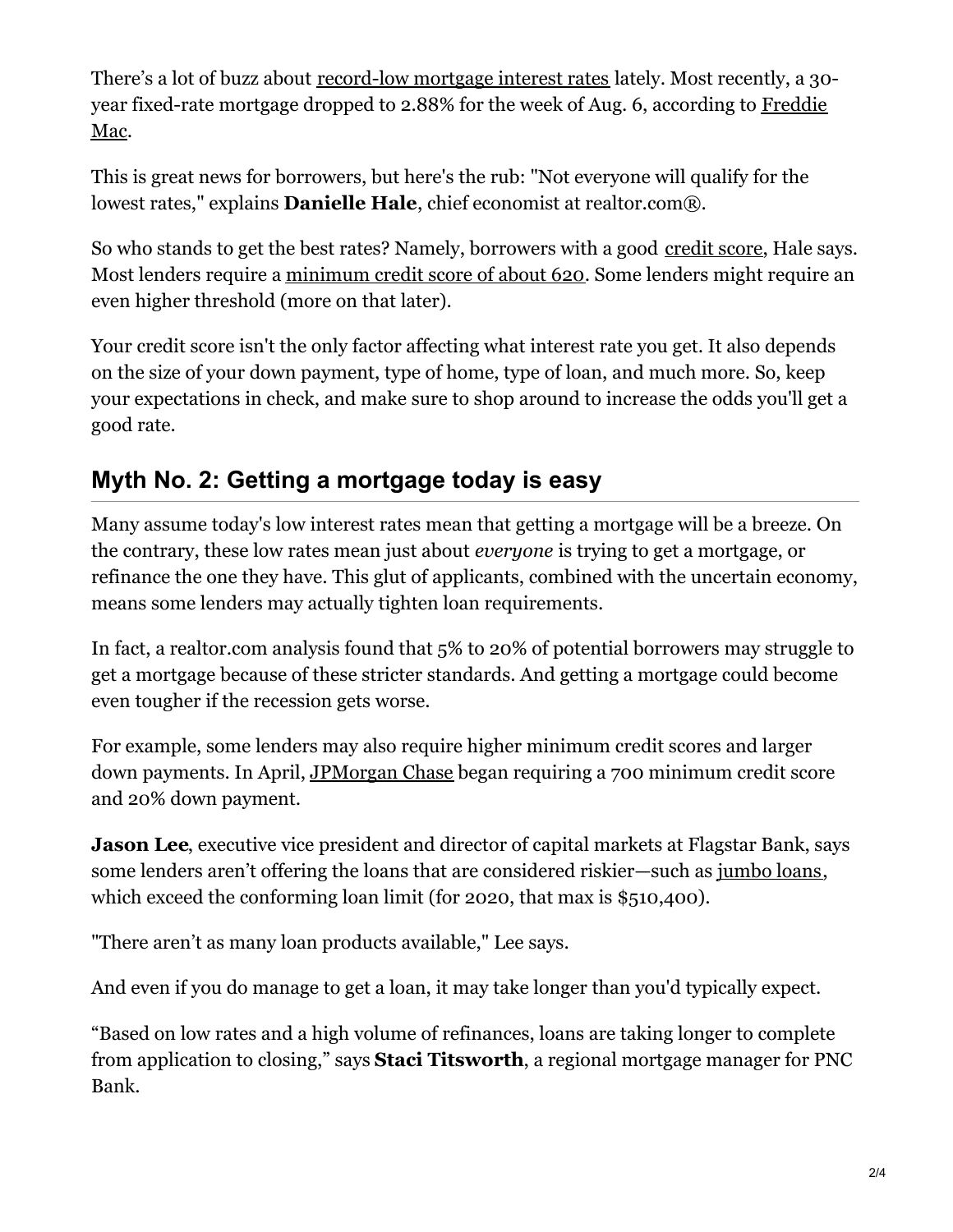As such, borrowers should ask their lender how long the process will take to close, and make sure they're aware of the expiration date on the interest rate they've locked in—since with rates this low, they could go up.

"Most lenders are locking in the customer's interest rate so it's protected from market fluctuations," Titsworth adds.

## **Myth No. 3: Everyone should refinance their mortgage**

"With mortgage rates hovering near record lows, a refinance can make sense and can help free up monthly cash flow," Hale says.

Still, not *everyone* should refinance. Homeowners should make sure to take a good hard look at their situation to see whether it makes sense for them.

For one, it will depend on your current interest rate. If it's low already, it may not be worth the trouble—particularly since refinancing comes with fees amounting to around 2% to 6% of your loan amount.

Given these upfront costs, refinancing often makes sense only if you plan to remain in your house for a while.

In general, "refinancing is a good idea for homeowners who plan to live in the same home for several years, because they will reap the monthly savings over a longer time period," Hale explains.

## **Myth No. 4: You can apply for a mortgage after you've found a home**

Many people assume that you can find your dream home first, *then* apply for the mortgage. But that's backward—now more than ever. Today, your *first* stop when shopping for a house should be a mortgage lender or broker, who can get you pre-approved for a home loan.

For "a buyer in a competitive market, it's typically essential to have pre-approval done in order to submit an offer, so getting it done before you even look at homes is a smart move that will enable a buyer to move fast to put an offer in on the right home," Hale says.

Mortgage pre-approval is all the more essential in the era of the coronavirus pandemic. Why? Because many home sellers, leery of letting just anyone tour their home, want to know a buyer is serious—and has the cash and financing to make a firm offer. As such, some real estate agents and sellers require a pre-approval letter before a potential buyer can view a home in person.